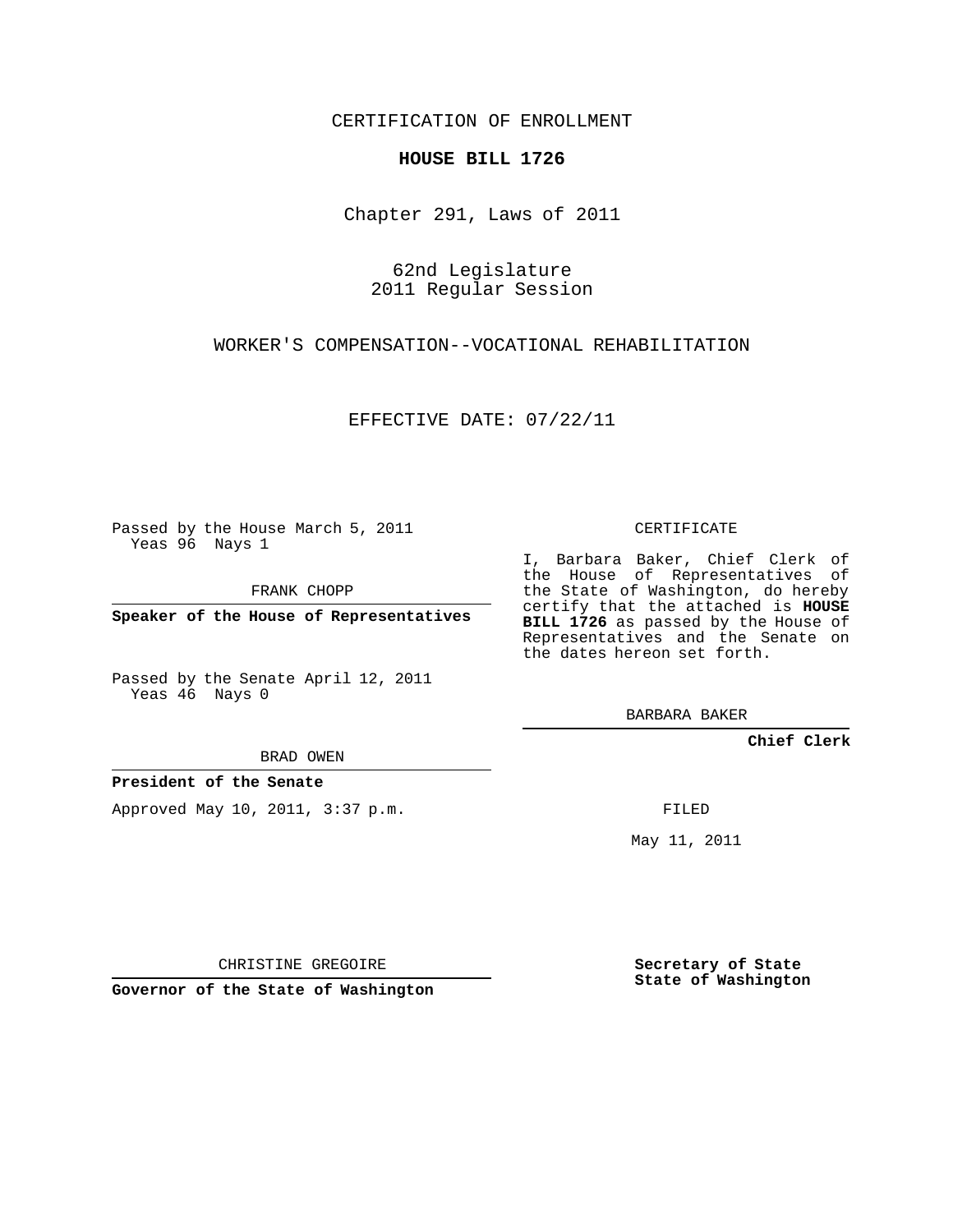## **HOUSE BILL 1726** \_\_\_\_\_\_\_\_\_\_\_\_\_\_\_\_\_\_\_\_\_\_\_\_\_\_\_\_\_\_\_\_\_\_\_\_\_\_\_\_\_\_\_\_\_

\_\_\_\_\_\_\_\_\_\_\_\_\_\_\_\_\_\_\_\_\_\_\_\_\_\_\_\_\_\_\_\_\_\_\_\_\_\_\_\_\_\_\_\_\_

Passed Legislature - 2011 Regular Session

## **State of Washington 62nd Legislature 2011 Regular Session**

**By** Representatives Sells, Roberts, Ormsby, Reykdal, Kenney, Miloscia, Moeller, and Upthegrove; by request of Department of Labor & Industries

Read first time 02/01/11. Referred to Committee on Labor & Workforce Development.

 AN ACT Relating to recommendations of the vocational rehabilitation subcommittee for workers' compensation; amending RCW 51.32.095 and 51.32.099; and providing an expiration date.

BE IT ENACTED BY THE LEGISLATURE OF THE STATE OF WASHINGTON:

 **Sec. 1.** RCW 51.32.095 and 2007 c 72 s 1 are each amended to read as follows:

 (1) One of the primary purposes of this title is to enable the injured worker to become employable at gainful employment. To this end, the department or self-insurers shall utilize the services of individuals and organizations, public or private, whose experience, training, and interests in vocational rehabilitation and retraining qualify them to lend expert assistance to the supervisor of industrial insurance in such programs of vocational rehabilitation as may be reasonable to make the worker employable consistent with his or her physical and mental status. Where, after evaluation and recommendation by such individuals or organizations and prior to final evaluation of the worker's permanent disability and in the sole opinion of the supervisor or supervisor's designee, whether or not medical treatment has been concluded, vocational rehabilitation is both necessary and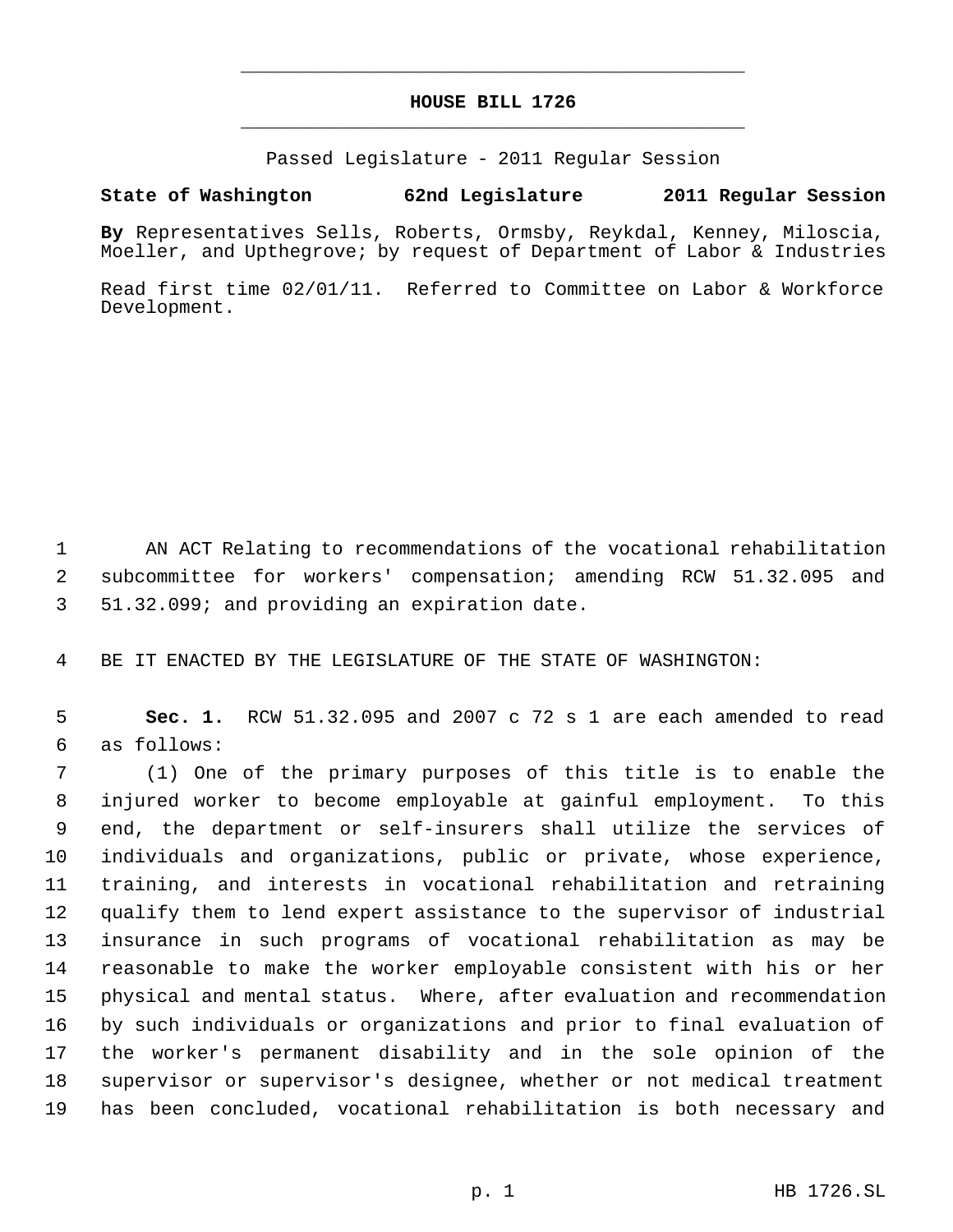likely to enable the injured worker to become employable at gainful employment, the supervisor or supervisor's designee may, in his or her sole discretion, pay or, if the employer is a self-insurer, direct the 4 self-insurer to pay the cost as provided in subsection  $((+3))$   $(4)$  of this section or RCW 51.32.099, as appropriate. An injured worker may not participate in vocational rehabilitation under this section or RCW 51.32.099 if such participation would result in a payment of benefits as described in RCW 51.32.240(5), and any benefits so paid shall be recovered according to the terms of that section.

 (2) When in the sole discretion of the supervisor or the supervisor's designee vocational rehabilitation is both necessary and likely to make the worker employable at gainful employment, then the following order of priorities shall be used:

(a) Return to the previous job with the same employer;

 (b) Modification of the previous job with the same employer including transitional return to work;

 (c) A new job with the same employer in keeping with any limitations or restrictions;

 (d) Modification of a new job with the same employer including transitional return to work;

(e) Modification of the previous job with a new employer;

 (f) A new job with a new employer or self-employment based upon transferable skills;

(g) Modification of a new job with a new employer;

 (h) A new job with a new employer or self-employment involving on-the-job training;

(i) Short-term retraining and job placement.

 (3) Notwithstanding subsection (2) of this section, vocational 29 services may be provided to an injured worker who has suffered the loss 30 or complete use of both legs, or arms, or one leg and one arm, or total 31 eyesight when, in the sole discretion of the supervisor or the supervisor's designee, these services will either substantially improve the worker's quality of life or substantially improve the worker's ability to function in an employment setting, regardless of whether or not these services are either necessary or reasonably likely to make the worker employable at any gainful employment. Vocational services must be completed prior to the commencement of the worker's entitlement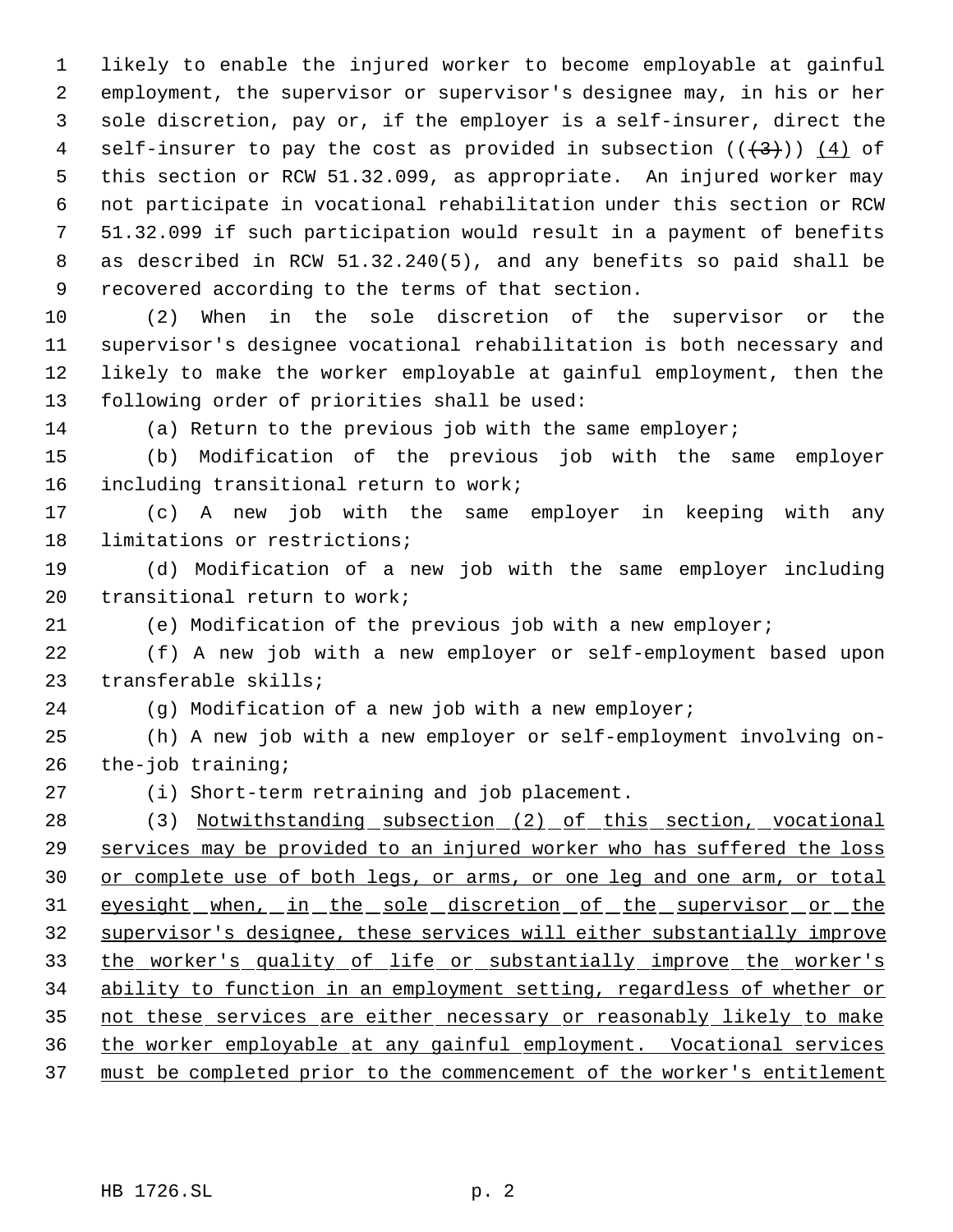to benefits under RCW 51.32.060. However, workers who are eligible for vocational services under this subsection are not eligible for option 2 benefits, as provided in RCW 51.32.099(4).

4 (4)(a) For vocational plans approved prior to July 1, 1999, costs for vocational rehabilitation benefits allowed by the supervisor or supervisor's designee under subsection (1) of this section may include the cost of books, tuition, fees, supplies, equipment, transportation, child or dependent care, and other necessary expenses for any such worker in an amount not to exceed three thousand dollars in any fifty-10 two week period ((except as authorized by RCW 51.60.060)), and the cost of continuing the temporary total disability compensation under RCW 51.32.090 while the worker is actively and successfully undergoing a formal program of vocational rehabilitation.

 (b) When the department has approved a vocational plan for a worker between July 1, 1999, through December 31, 2007, costs for vocational rehabilitation benefits allowed by the supervisor or supervisor's designee under subsection (1) of this section may include the cost of books, tuition, fees, supplies, equipment, child or dependent care, and other necessary expenses for any such worker in an amount not to exceed 20 four thousand dollars in any fifty-two week period ((except-as 21 authorized-by-RCW-51.60.060)), and the cost of transportation and continuing the temporary total disability compensation under RCW 51.32.090 while the worker is actively and successfully undergoing a formal program of vocational rehabilitation.

 (c) The expenses allowed under (a) or (b) of this subsection may include training fees for on-the-job training and the cost of furnishing tools and other equipment necessary for self-employment or reemployment. However, compensation or payment of retraining with job placement expenses under (a) or (b) of this subsection may not be authorized for a period of more than fifty-two weeks, except that such period may, in the sole discretion of the supervisor after his or her review, be extended for an additional fifty-two weeks or portion thereof by written order of the supervisor.

 (d) In cases where the worker is required to reside away from his or her customary residence, the reasonable cost of board and lodging shall also be paid.

(e) Costs paid under this subsection shall be chargeable to the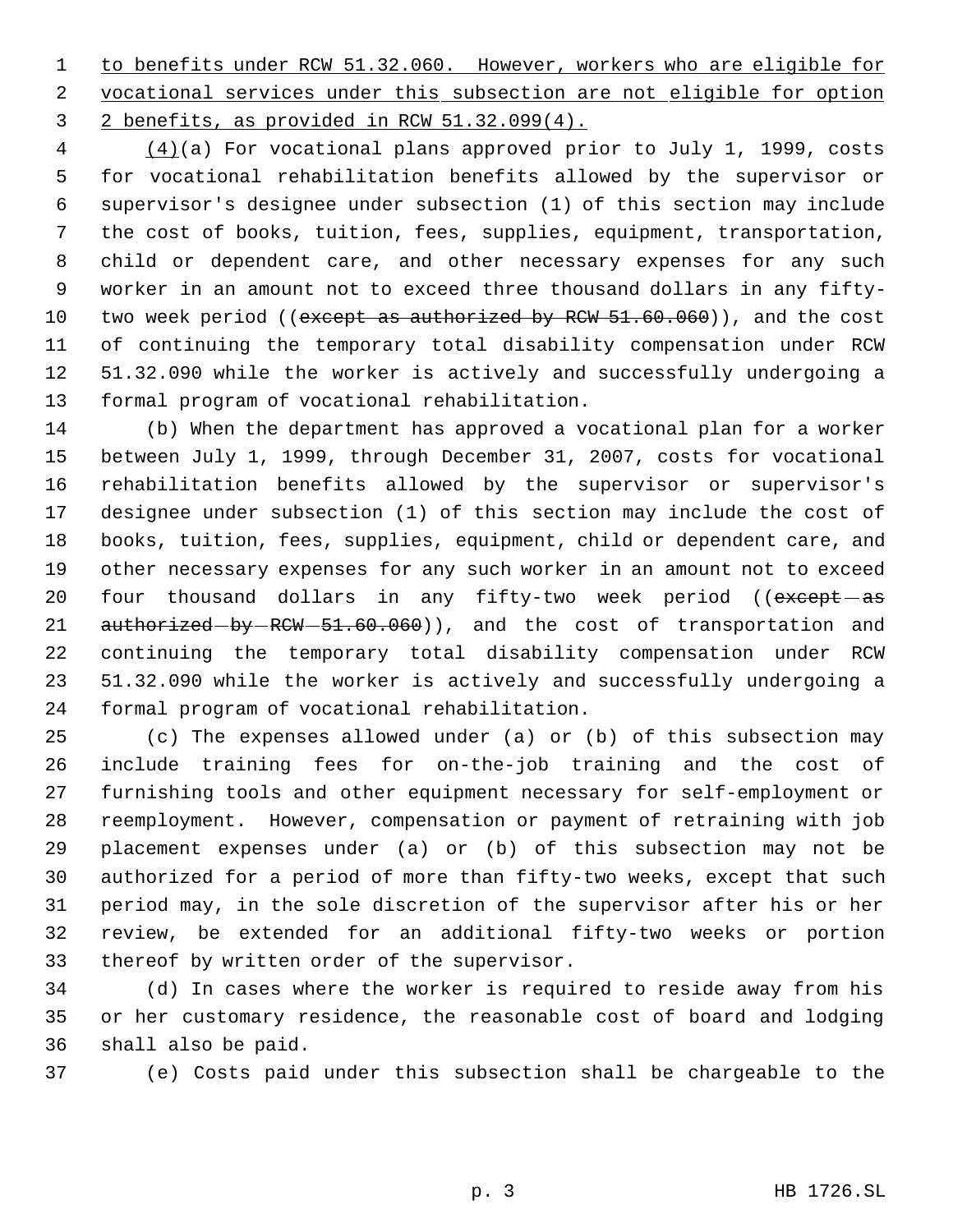employer's cost experience or shall be paid by the self-insurer as the case may be.

 ( $(\frac{4}{4})$ ) (5) In addition to the vocational rehabilitation 4 expenditures provided for under subsection  $((+3))$   $(4)$  of this section and RCW 51.32.099, an additional five thousand dollars may, upon authorization of the supervisor or the supervisor's designee, be expended for: (a) Accommodations for an injured worker that are medically necessary for the worker to participate in an approved retraining plan; and (b) accommodations necessary to perform the essential functions of an occupation in which an injured worker is seeking employment, consistent with the retraining plan or the recommendations of a vocational evaluation. The injured worker's attending physician or licensed advanced registered nurse practitioner must verify the necessity of the modifications or accommodations. The total expenditures authorized in this subsection and the expenditures authorized under RCW 51.32.250 shall not exceed five thousand dollars.

17 ( $(\overline{5})$ ) (6) When the department has approved a vocational plan for a worker prior to January 1, 2008, regardless of whether the worker has begun participating in the approved plan, costs for vocational rehabilitation benefits allowed by the supervisor or supervisor's designee under subsection (1) of this section are limited to those 22 provided under subsections  $((+3))$   $(4)$  and  $((+4))$   $(5)$  of this section. For vocational plans approved for a worker between January 1, 2008, through June 30, 2013, total vocational costs allowed by the supervisor or supervisor's designee under subsection (1) of this section shall be

 limited to those provided under the pilot program established in RCW 51.32.099, and vocational rehabilitation services shall conform to the requirements in RCW 51.32.099.

29 ( $(\overline{6})$ ) (7) The department shall establish criteria to monitor the quality and effectiveness of rehabilitation services provided by the individuals and organizations used under subsection (1) of this section and under RCW 51.32.099. The state fund shall make referrals for vocational rehabilitation services based on these performance criteria. 34 ( $(\langle 7 \rangle)$  (8) The department shall engage in, where feasible and cost-effective, a cooperative program with the state employment security department to provide job placement services under this section and RCW 51.32.099.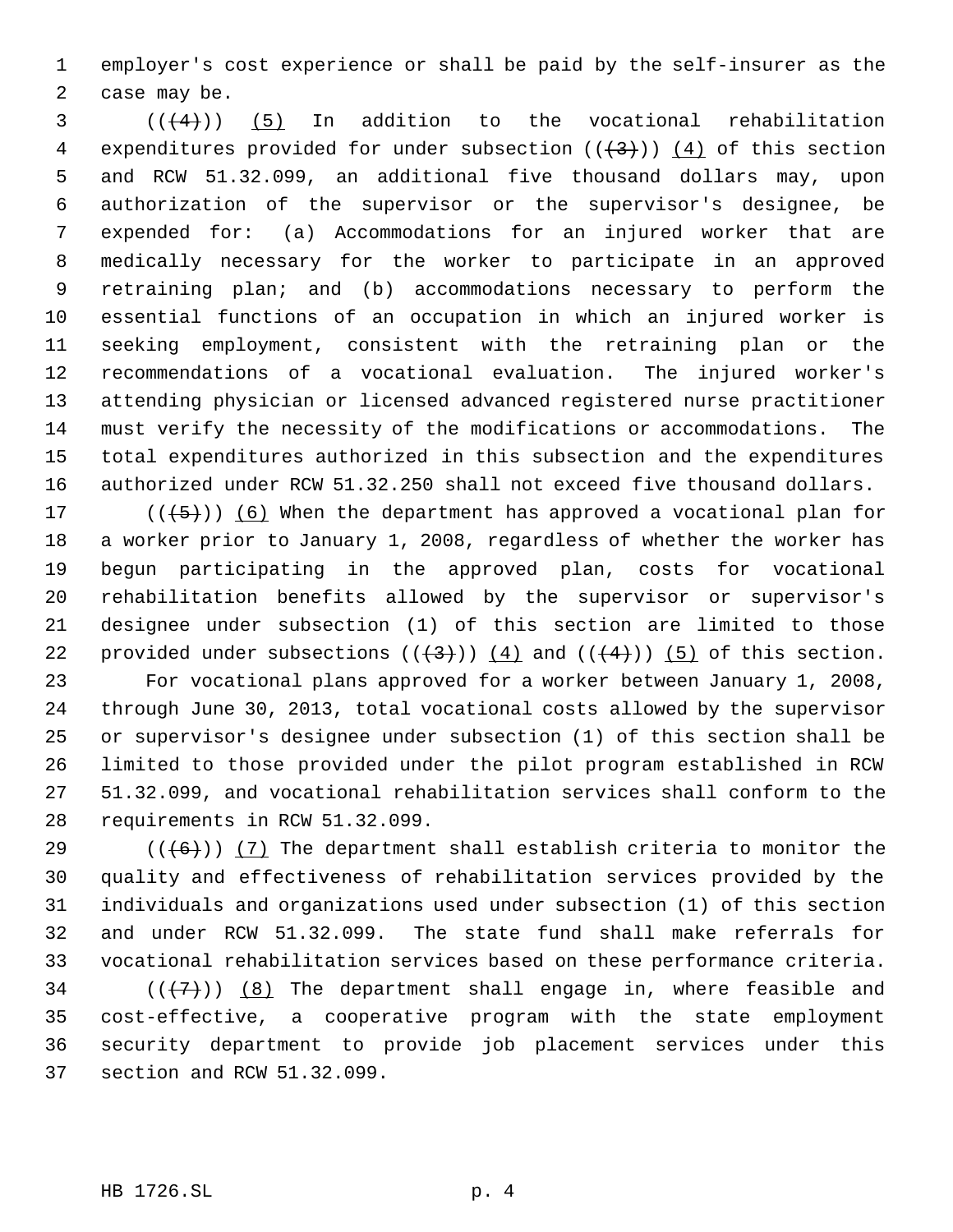$((\{8\})$  (9) The benefits in this section and RCW 51.32.099 shall be provided for the injured workers of self-insured employers. Self- insurers shall report both benefits provided and benefits denied under this section and RCW 51.32.099 in the manner prescribed by the department by rule adopted under chapter 34.05 RCW. The director may, in his or her sole discretion and upon his or her own initiative or at any time that a dispute arises under this section or RCW 51.32.099, promptly make such inquiries as circumstances require and take such other action as he or she considers will properly determine the matter and protect the rights of the parties.

 $((+9))$  (10) Except as otherwise provided in this section or RCW 51.32.099, the benefits provided for in this section and RCW 51.32.099 are available to any otherwise eligible worker regardless of the date of industrial injury. However, claims shall not be reopened solely for vocational rehabilitation purposes.

 **Sec. 2.** RCW 51.32.099 and 2009 c 353 s 5 are each amended to read as follows:

 (1)(a) The legislature intends to create improved vocational outcomes for Washington state injured workers and employers through legislative and regulatory change under a pilot program for the period of January 1, 2008, through June 30, 2013. This pilot vocational system is intended to allow opportunities for eligible workers to participate in meaningful retraining in high-demand occupations, improve successful return to work and achieve positive outcomes for workers, reduce the incidence of repeat vocational services, increase accountability and responsibility, and improve cost predictability. To facilitate the study and evaluation of the results of the proposed changes, the department shall establish the temporary funding of certain state fund vocational costs through the medical aid account to ensure the appropriate assessments to employers for the costs of their claims for vocational services in accordance with RCW 51.32.0991.

 (b) An independent review and study of the effects of the pilot program shall be conducted to determine whether it has achieved the appropriate outcomes at reasonable cost to the system. The review shall include, at a minimum, a report on the department's performance with regard to the provision of vocational services, the skills acquired by workers who receive retraining services, the types of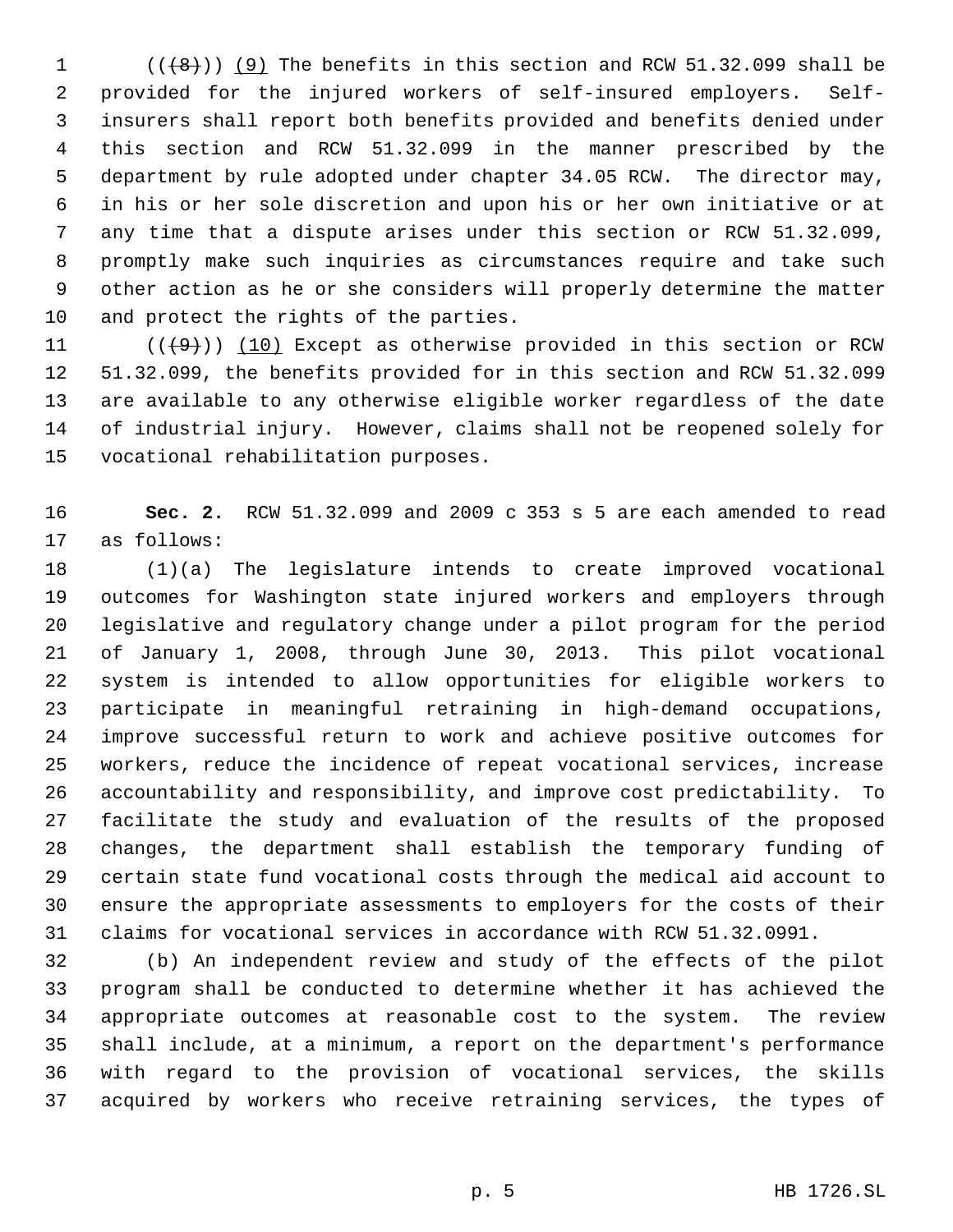training programs approved, whether the workers are employed, at what jobs and wages after completion of the training program and at various times subsequent to their claim closure, the number and demographics of workers who choose the option provided in subsection (4)(b) of this section, and their employment and earnings status at various times subsequent to claim closure. The department may adopt rules, in collaboration with the subcommittee created under (c)(iii) of this subsection, to further define the scope and elements of the required study. Reports of the independent researcher are due on December 1, 2010, December 1, 2011, and December 1, 2012.

(c) In implementing the pilot program, the department shall:

 (i) Establish a vocational initiative project that includes participation by the department as a partner with WorkSource, the established state system that administers the federal workforce investment act of 1998. As a partner, the department shall place vocational professional full-time employees at pilot WorkSource locations; refer some workers for vocational services to these vocational professionals; and work with employers in work source pilot areas to market the benefits of on-the-job training programs and with community colleges to reserve slots in high employer demand programs of study as defined in RCW 28B.50.030. These on-the-job training programs and community college slots may be considered by both department and private sector vocational professionals for vocational plan development. The department will also assist stakeholders in developing additional vocational training programs in various industries, including but not limited to agriculture and construction. These programs will expand the choices available to injured workers in developing their vocational training plans with the assistance of vocational professionals.

 (ii) Develop and maintain a register of state fund and self-insured workers who have been retrained or have selected any of the vocational options described in this section for at least the duration of the pilot program.

 (iii) Create a vocational rehabilitation subcommittee made up of members appointed by the director for at least the duration of the pilot program. This subcommittee shall provide the business and labor partnership needed to maintain focus on the intent of the pilot program, as described in this section, and provide consistency and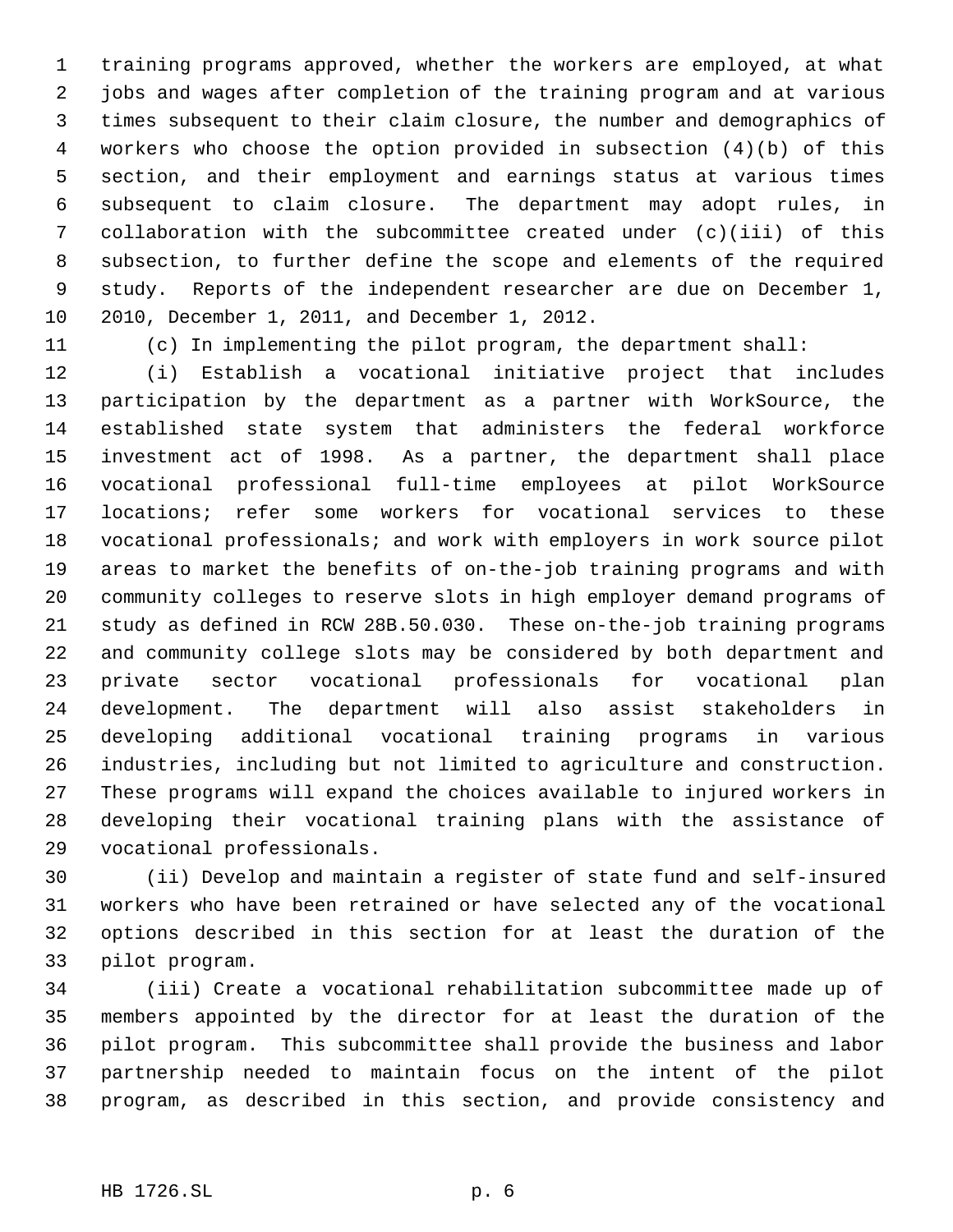transparency to the development of rules and policies. The subcommittee shall report to the director at least annually and recommend to the director and the legislature any additional statutory changes needed, which may include extension of the pilot period. The subcommittee shall provide input and oversight with the department concerning the study required under (b) of this subsection. The subcommittee shall provide recommendations for additional changes or incentives for injured workers to return to work with their employer of injury.

 (iv) The department shall develop an annual report concerning Washington's workers' compensation vocational rehabilitation system to the legislature and to the subcommittee by December 1, 2009, and annually thereafter with the final report due by December 1, 2012. The annual report shall include the number of workers who have participated in more than one vocational training plan beginning with plans approved on January 1, 2008, and in which industries those workers were employed. The final report shall include the department's assessment and recommendations for further legislative action, in collaboration with the subcommittee.

 (2)(a) For the purposes of this section, the day the worker commences vocational plan development means the date the department or self-insurer notifies the worker of his or her eligibility for plan 23 development services or of an eligibility determination in response to a dispute of a vocational decision.

25 (b) When the supervisor or supervisor's designee has decided that vocational rehabilitation is both necessary and likely to make the worker employable at gainful employment, he or she shall be provided with services necessary to develop a vocational plan that, if completed, would render the worker employable. The vocational professional assigned to the claim shall, at the initial meeting with the worker, fully inform the worker of the return-to-work priorities set forth in RCW 51.32.095(2) and of his or her rights and responsibilities under the workers' compensation vocational system. The department shall provide tools to the vocational professional for communicating this and other information required by RCW 51.32.095 and this section to the worker.

 (c) On the date the worker commences vocational plan development, the department shall also inform the employer in writing of the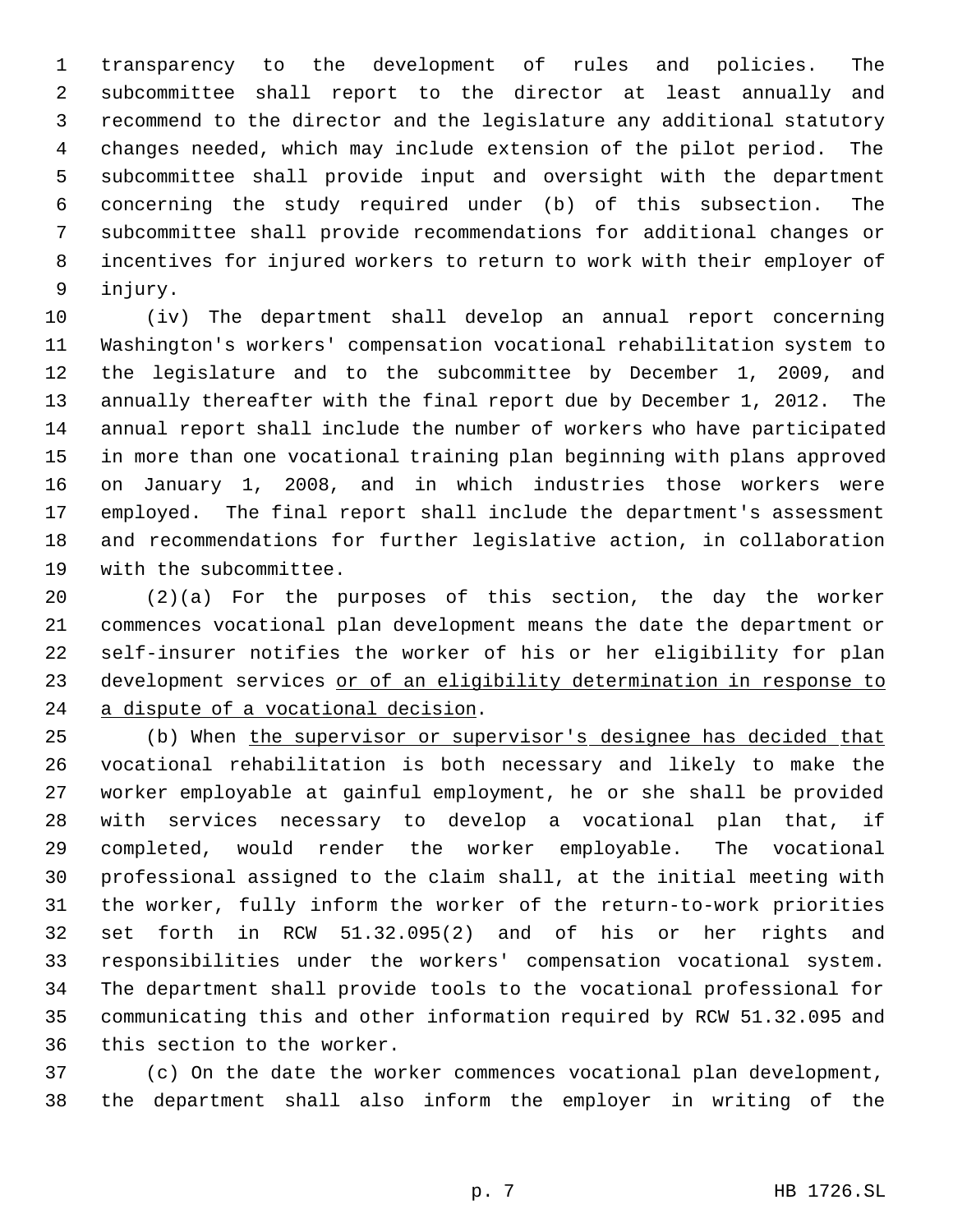1 employer's right to make a valid return-to-work offer during the first 2 fifteen days following the commencement of vocational plan development. 3 ((To-be-valid, the offer must be for bona fide employment with the 4 employer of injury, consistent with the worker's documented physical 5 and -mental -restrictions -as -provided -by -the -worker's -health -care 6 provider. When the employer makes a valid return-to-work offer, the 7 vocational-plan-development-services-and-temporary-total-disability 8 compensation shall be terminated effective on the starting date for the 9 job-without-regard-to-whether-the-worker-accepts-the-return-to-work 10 offer. Following-the-fifteen-day-period,-the-employer-may-still 11 provide, and the worker may accept, any valid return-to work offer. 12  $The - worker's - acceptance - of - such - an - offer - shall - result - in - the$ 13 termination of vocational plan development or implementation services 14 and -temporary -total -disability -compensation -effective -the -day -the 15 employment begins.)) However, at the sole discretion of the supervisor 16 or the supervisor's designee, an employer may be granted an extension 17 of time of up to ten additional days to make a valid return-to-work 18 offer. The additional days may be allowed by the department with or 19 without a request from the employer. The extension may only be granted 20 if the employer made a return-to-work offer to the worker within 21 fifteen days of the date the worker commenced vocational plan 22 development that met some but not all of the requirements in this 23 section. To be valid, the offer must be for bona fide employment with 24 the employer of injury, consistent with the worker's documented 25 physical and mental restrictions as provided by the worker's health 26 care provider. When the employer makes a valid return-to-work offer, 27 the vocational plan development services and temporary total disability 28 compensation shall be terminated effective on the starting date for the 29 job without regard to whether the worker accepts the return-to-work 30 offer.

 (d) Following the time period described in (c) of this subsection, the employer may still provide, and the worker may accept, any valid 33 return-to-work offer. The worker's acceptance of such an offer shall 34 result in the termination of vocational plan development or implementation services and temporary total disability compensation effective the day the employment begins.

37 (3)(a) All vocational plans must contain an accountability 38 agreement signed by the worker detailing expectations regarding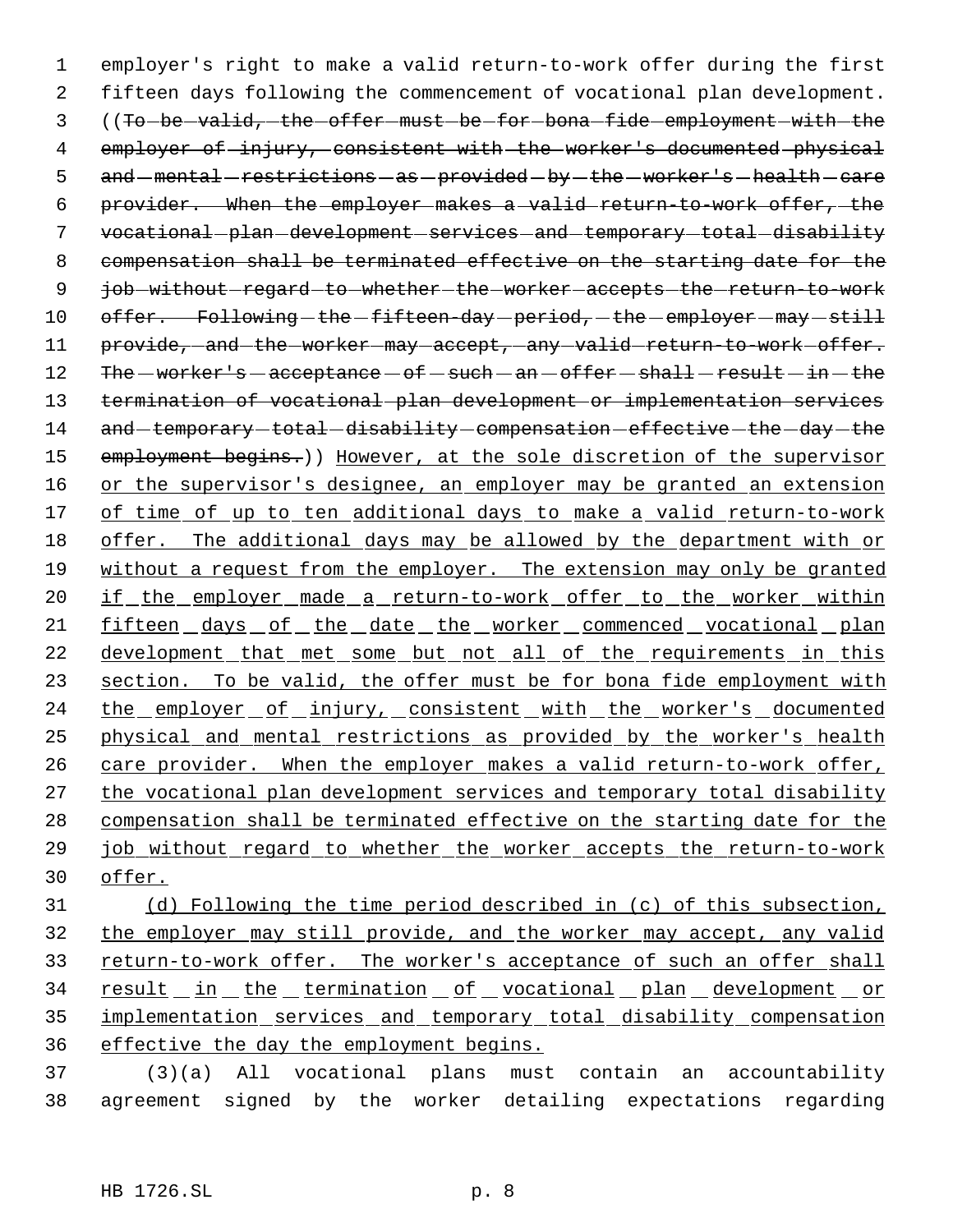progress, attendance, and other factors influencing successful participation in the plan. Failure to abide by the agreed expectations shall result in suspension of vocational benefits pursuant to RCW 51.32.110.

 (b) Any formal education included as part of the vocational plan must be for an accredited or licensed program or other program approved by the department. The department shall develop rules that provide criteria for the approval of nonaccredited or unlicensed programs.

 (c) The vocational plan for an individual worker must be completed and submitted to the department within ninety days of the day the worker commences vocational plan development. The department may extend the ninety days for good cause. Criteria for good cause shall be provided in rule. The frequency and reasons for good cause extensions shall be reported to the subcommittee created under subsection (1)(c)(iii) of this section.

 (d) Costs for the vocational plan may include books, tuition, fees, supplies, equipment, child or dependent care, training fees for on-the- job training, the cost of furnishing tools and other equipment necessary for self-employment or reemployment, and other necessary expenses in an amount not to exceed twelve thousand dollars. This amount shall be adjusted effective July 1 of each year for vocational plans or retraining benefits available under subsection (4)(b) of this section approved on or after this date but before June 30 of the next year based on the average percentage change in tuition for the next fall quarter for all Washington state community colleges.

 (e) The duration of the vocational plan shall not exceed two years from the date the plan is implemented. The worker shall receive temporary total disability compensation under RCW 51.32.090 and the cost of transportation while he or she is actively and successfully participating in a vocational plan.

 (f) If the worker is required to reside away from his or her customary residence, the reasonable cost of board and lodging shall also be paid.

 (4) Vocational plan development services shall be completed within 35 ninety days of commencing. Except as provided in RCW 51.32.095(3), during vocational plan development the worker shall, with the assistance of a vocational professional, participate in vocational counseling and occupational exploration to include, but not be limited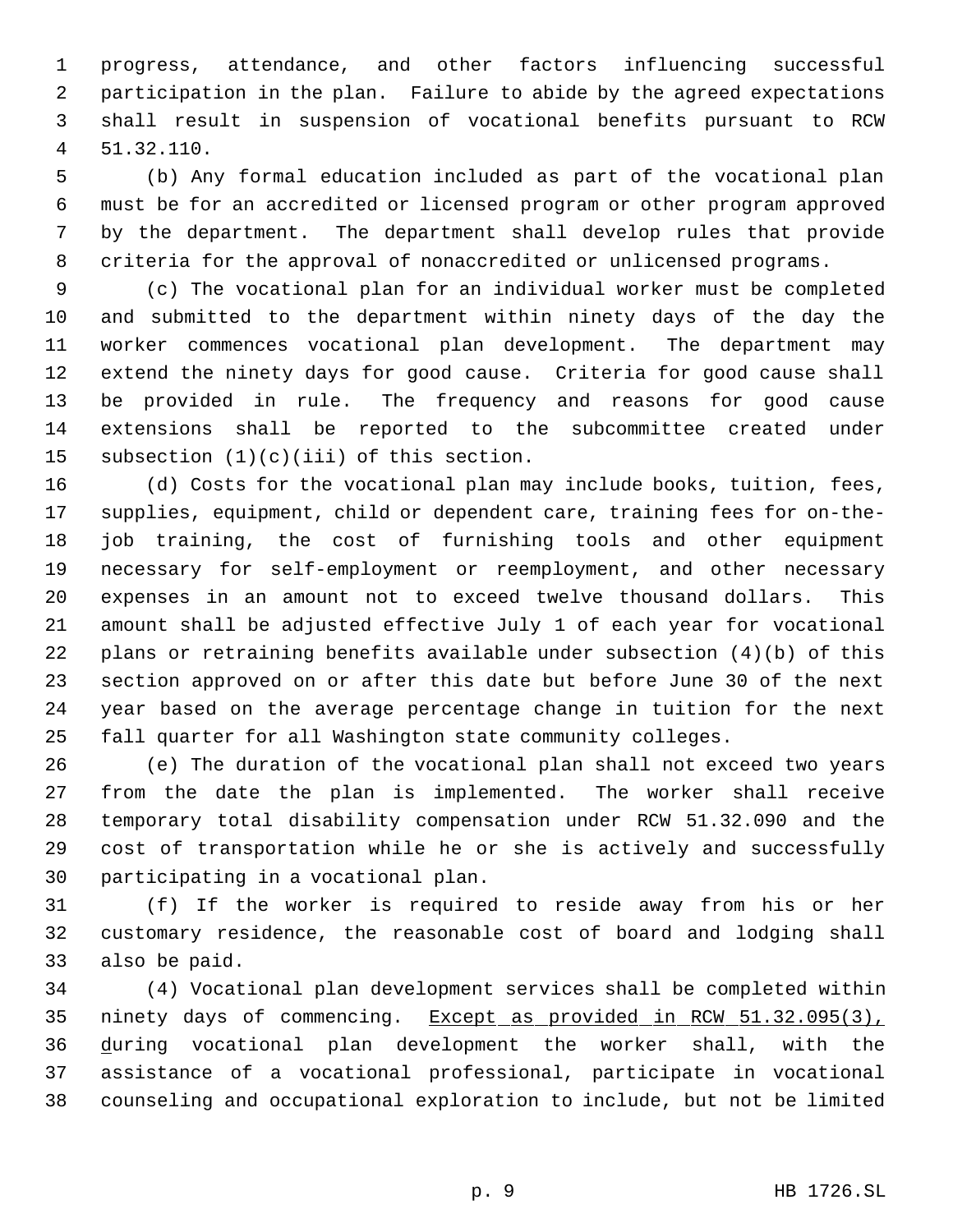to, identifying possible job goals, training needs, resources, and expenses, consistent with the worker's physical and mental status. A vocational rehabilitation plan shall be developed by the worker and the vocational professional and submitted to the department or self-insurer. Following this submission, the worker shall elect one of the following options:

 (a) Option 1: The department or self-insurer implements and the worker participates in the vocational plan developed by the vocational professional and approved by the worker and the department or self-insurer. For state fund claims, the department must review and approve the vocational plan before implementation may begin. If the department takes no action within fifteen days, the plan is deemed 13 approved. The worker may, within fifteen days of the department's 14 approval of the plan ((by the department)) or of a determination that 15 the plan is valid following a dispute, elect option 2. However, in the 16 sole discretion of the supervisor or supervisor's designee, the 17 department may approve an election for option 2 benefits that was 18 submitted in writing within twenty-five days of the department's 19 approval of the plan or of a determination that the plan is valid 20 following a dispute if the worker provides a written explanation establishing that he or she was unable to submit his or her election of 22 option 2 benefits within fifteen days. In no circumstance may the 23 department approve of an election for option 2 benefits that was 24 submitted more than twenty-five days after the department's approval of a retraining plan or of a determination that a plan is valid following a dispute.

 (i) Following successful completion of the vocational plan, any subsequent assessment of whether vocational rehabilitation is both necessary and likely to enable the injured worker to become employable at gainful employment under RCW 51.32.095(1) shall include consideration of transferable skills obtained in the vocational plan.

 (ii) If a vocational plan is successfully completed on a claim which is thereafter reopened as provided in RCW 51.32.160, the cost and duration available for any subsequent vocational plan is limited to that in subsection (3)(d) and (e) of this section, less that previously expended.

 (b) Option 2: The worker declines further vocational services under the claim and receives an amount equal to six months of temporary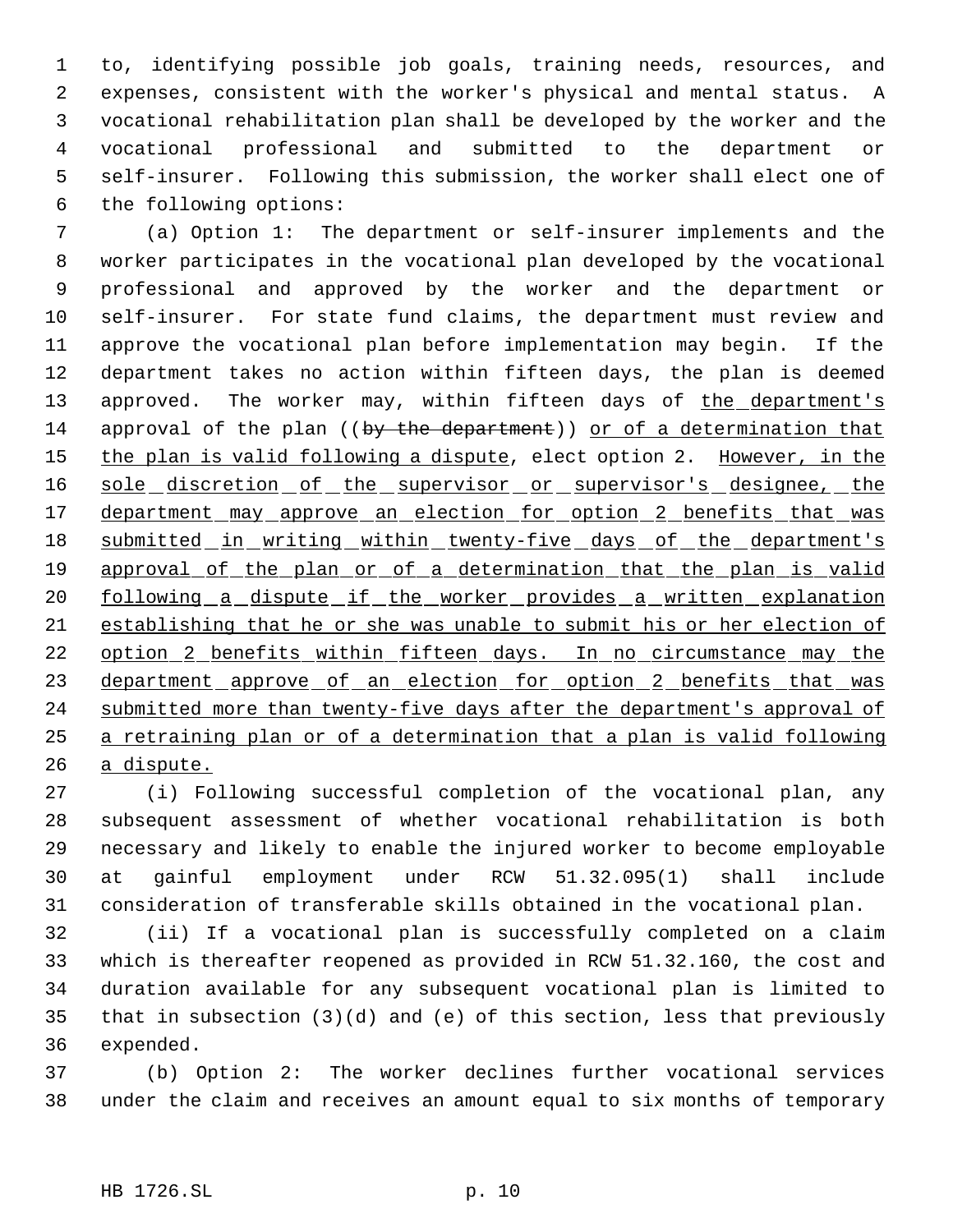total disability compensation under RCW 51.32.090. The award is payable in biweekly payments in accordance with the schedule of temporary total disability payments, until such award is paid in full. These payments shall not include interest on the unpaid balance. However, upon application by the worker, and at the discretion of the department, the compensation may be converted to a lump sum payment. The vocational costs defined in subsection (3)(d) of this section shall remain available to the worker, upon application to the department or self-insurer, for a period of five years. The vocational costs shall, if expended, be available for programs or courses at any accredited or licensed institution or program from a list of those approved by the department for tuition, books, fees, supplies, equipment, and tools, without department or self-insurer oversight. The department shall issue an order as provided in RCW 51.52.050 confirming the option 2 election, setting a payment schedule, and terminating temporary total 16 disability benefits effective the date of the order confirming that 17 election. The department shall thereafter close the claim. A worker who elects option 2 benefits shall not be entitled to further temporary 19 total, or to permanent total, disability benefits except upon a showing 20 of a worsening in the condition or conditions accepted under the claim such that claim closure is not appropriate, in which case the option 2 selection will be rescinded and the amount paid to the worker will be 23 assessed as an overpayment. A claim that was closed based on the worker's election of option 2 benefits may be reopened as provided in RCW 51.32.160, but cannot be reopened for the sole purpose of allowing the worker to seek vocational assistance.

 (i) If within five years from the date the option 2 order becomes final, the worker is subsequently injured or suffers an occupational disease or reopens the claim as provided in RCW 51.32.160, and vocational rehabilitation is found both necessary and likely to enable the injured worker to become employable at gainful employment under RCW 51.32.095(1), the duration of any vocational plan under subsection (3)(e) of this section shall not exceed eighteen months.

 (ii) If the available vocational costs are utilized by the worker, any subsequent assessment of whether vocational rehabilitation is both necessary and likely to enable the injured worker to become employable at gainful employment under RCW 51.32.095(1) shall include consideration of the transferable skills obtained.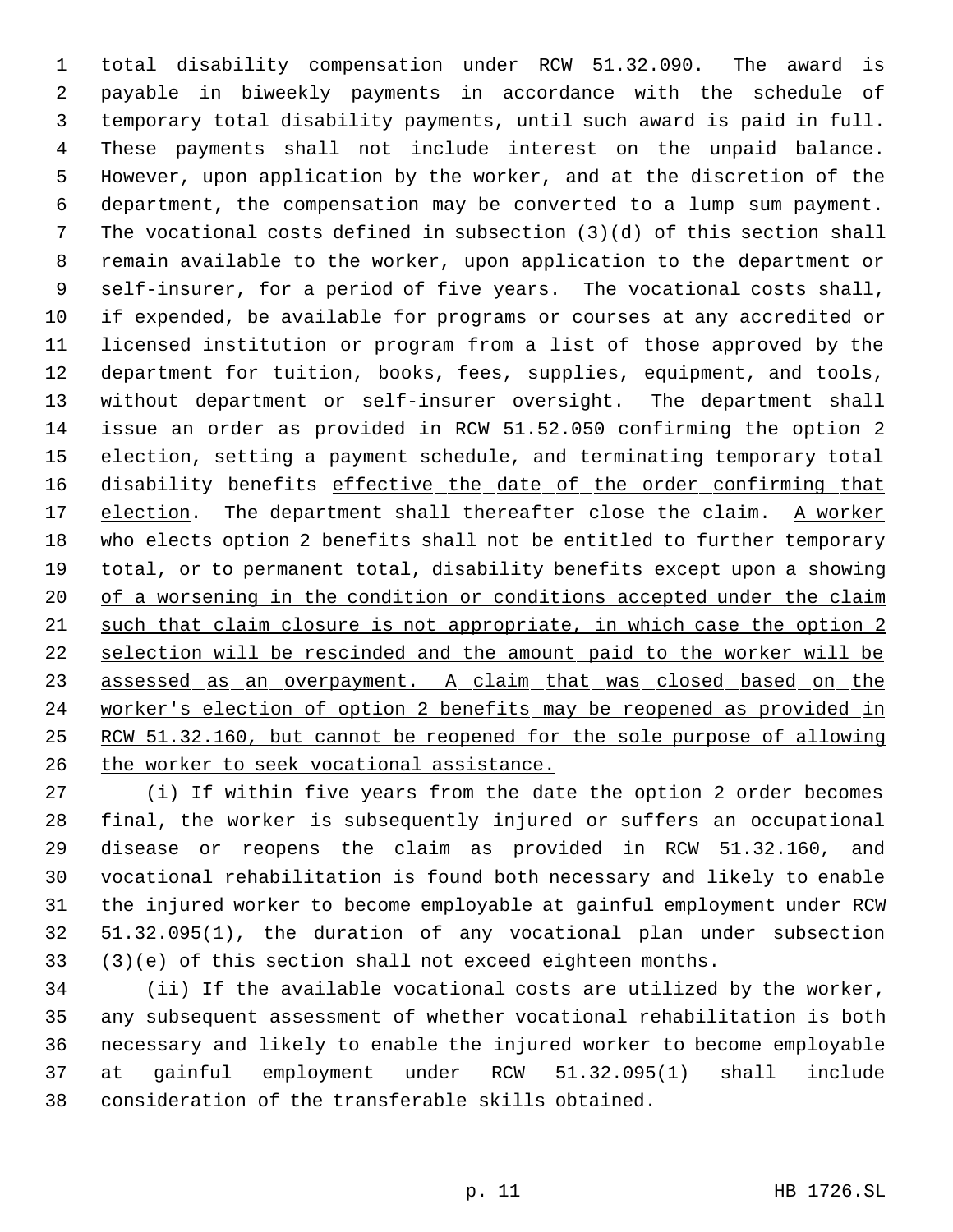(iii) If the available vocational costs are utilized by the worker and the claim is thereafter reopened as provided in RCW 51.32.160, the cost available for any vocational plan is limited to that in subsection (3)(d) of this section less that previously expended.

(iv) Option 2 may only be elected once per worker.

 (c) The director, in his or her sole discretion, may provide the worker vocational assistance not to exceed that in subsection (3) of this section, without regard to the worker's prior option selection or benefits expended, where vocational assistance would prevent permanent total disability under RCW 51.32.060.

 (5)(a) As used in this section, "vocational plan interruption" means an occurrence which disrupts the plan to the extent the employability goal is no longer attainable. "Vocational plan interruption" does not include institutionally scheduled breaks in educational programs, occasional absence due to illness, or modifications to the plan which will allow it to be completed within the cost and time provisions of subsection (3)(d) and (e) of this section.

 (b) When a vocational plan interruption is beyond the control of the worker, the department or self-insurer shall recommence plan development. If necessary to complete vocational services, the cost and duration of the plan may include credit for that expended prior to the interruption. A vocational plan interruption is considered outside the control of the worker when it is due to the closure of the accredited institution, when it is due to a death in the worker's immediate family, or when documented changes in the worker's accepted medical conditions prevent further participation in the vocational plan.

 (c) When a vocational plan interruption is the result of the worker's actions, the worker's entitlement to benefits shall be suspended in accordance with RCW 51.32.110. If plan development or implementation is recommenced, the cost and duration of the plan shall not include credit for that expended prior to the interruption. A vocational plan interruption is considered a result of the worker's actions when it is due to the failure to meet attendance expectations set by the training or educational institution, failure to achieve passing grades or acceptable performance review, unaccepted or